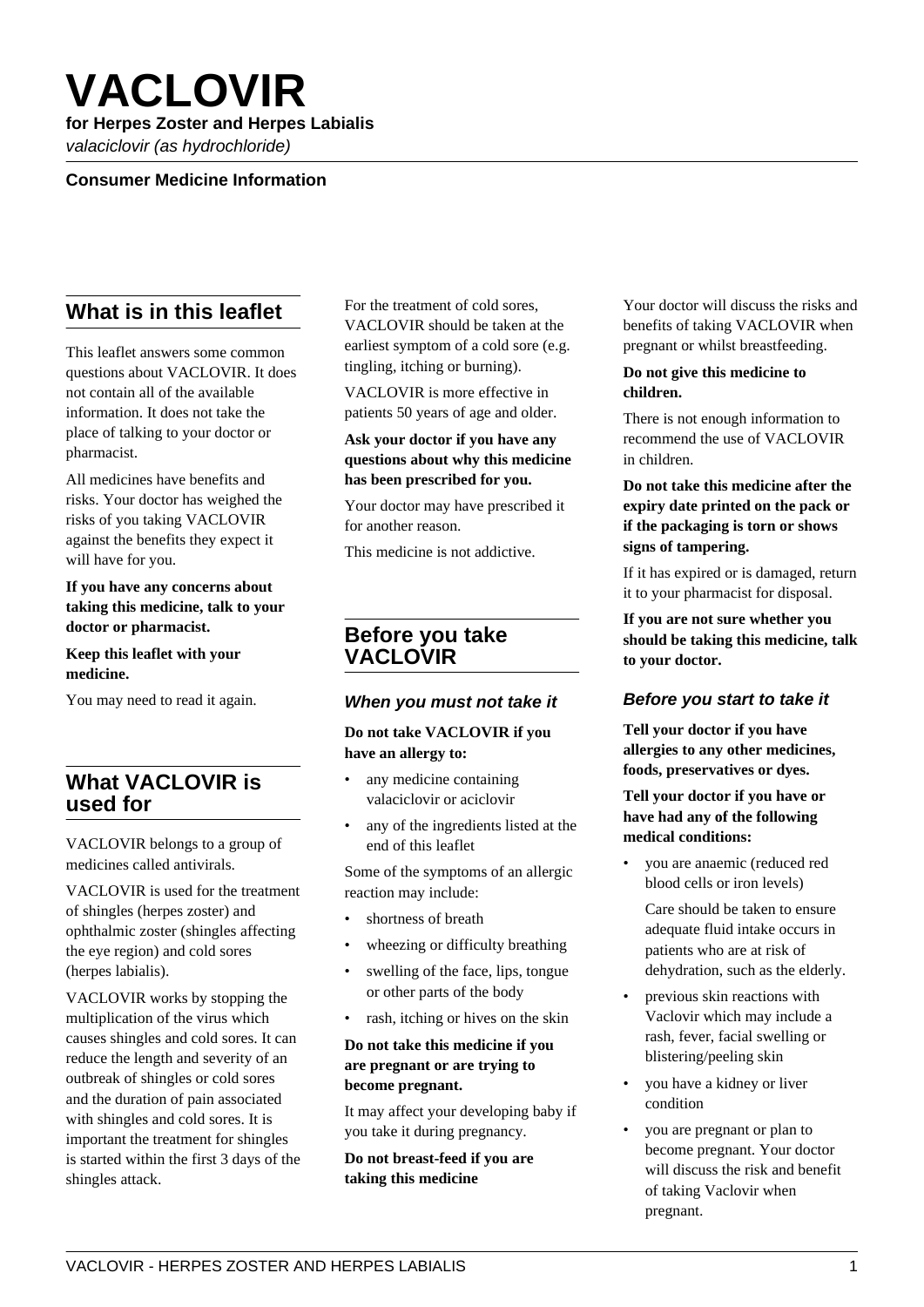**If you have not told your doctor about any of the above, tell them before you start taking VACLOVIR.**

# **Taking other medicines**

**Tell your doctor or pharmacist if you are taking any other medicines, including any that you get without a prescription from a pharmacy, supermarket or health food shop.**

Tell your doctor if you are taking any of the following medicines:

- medicines used to suppress the immune system following organ transplant such as mycophenolate mofetil, ciclosporin, tacrolimus
- medicines used to treat bacterial infections such as aminoglycosides
- medicines used in the treatment of some cancers such as organoplatinum compounds,
- iodinated contrast media
- methotrexate
- medicines used to treat fungal infections such as pentamidine
- other medicines used to treat the virus which causes shingles and cold sores such as foscarnet

These medicines may be affected by VACLOVIR or may affect how well it works. You may need different amounts of your medicines or you may need to take different medicines.

Your doctor and pharmacist have more information on medicines to be careful with or avoid while taking this medicine.

# **How to take VACLOVIR**

#### **Follow all directions given to you by your doctor and pharmacist carefully.**

They may differ from the information contained in this leaflet. **If you do not understand the instructions on the box, ask your doctor or pharmacist for help.**

## **How much to take**

#### **Shingles**

If you have been prescribed VACLOVIR 500 mg tablets, the normal dose to take is two tablets with water three times a day.

If you have been prescribed VACLOVIR 1000 mg tablets, the normal dose to take is one table with water three times a day.

If you think you have been advised to take a different dose, talk to your doctor or pharmacist.

#### **Cold Sores**

If you have been prescribed VACLOVIR 500 mg tablets, the normal dose to take is four tablets with water twice a day, for one day only. The second dose should be taken about 12 hours (and no fewer than 6 hours) after the first dose.

If you have been prescribed VACLOVIR 1000 mg tablets, the normal dose to take is two tablets with water twice a day, for one day only. The second dose should be taken about 12 hours (and no fewer than 6 hours) after the first dose.

# **How to take it**

Swallow the tablets whole with a glass of water.

You should drink plenty of fluids while taking VACLOVIR, especially if you are elderly.

# **When to take it**

#### **Shingles**

Take the tablets in the morning, afternoon and evening.

## **Cold Sores**

Take the tablets at the earliest sign of symptoms of a cold sore (e.g. tingling, itching or burning).

Take the second dose at least 12 hours after the first dose.

# **How long to take it**

#### **Shingles**

**The usual course of treatment is seven days. Do not stop taking Vaclovir before the course of treatment is finished just because you feel better. The shingles may not be completely over.**

#### **Cold Sores**

The course of treatment should not exceed 1 day (2 doses) and the doses should be taken at least 12 hours apart.

# **If you forget to take it**

#### **Shingles**

**If it is almost time for your next dose, skip the dose you missed and take your next dose when you are meant to.**

**Otherwise, take it as soon as you remember, and then go back to taking your medicine as you would normally.**

**If you have trouble remembering to take your medicine ask your pharmacist for some hints.**

#### **Cold Sores**

**Take the second dose as soon as possible once 12 hours has passed.**

**Do not take a double dose to make up for the dose that you missed.**

**If you miss more than one dose, or you are not sure what to do ask your doctor or pharmacist.**

# **If you take too much (overdose)**

**Immediately telephone your doctor or the Poisons Information Centre (telephone 13 11 26) for advice, or go to Accident and Emergency at your nearest hospital, if you think that you or anyone else may have taken too much VACLOVIR. Do this even if there are no signs of discomfort or poisoning.**

You may need urgent medical attention.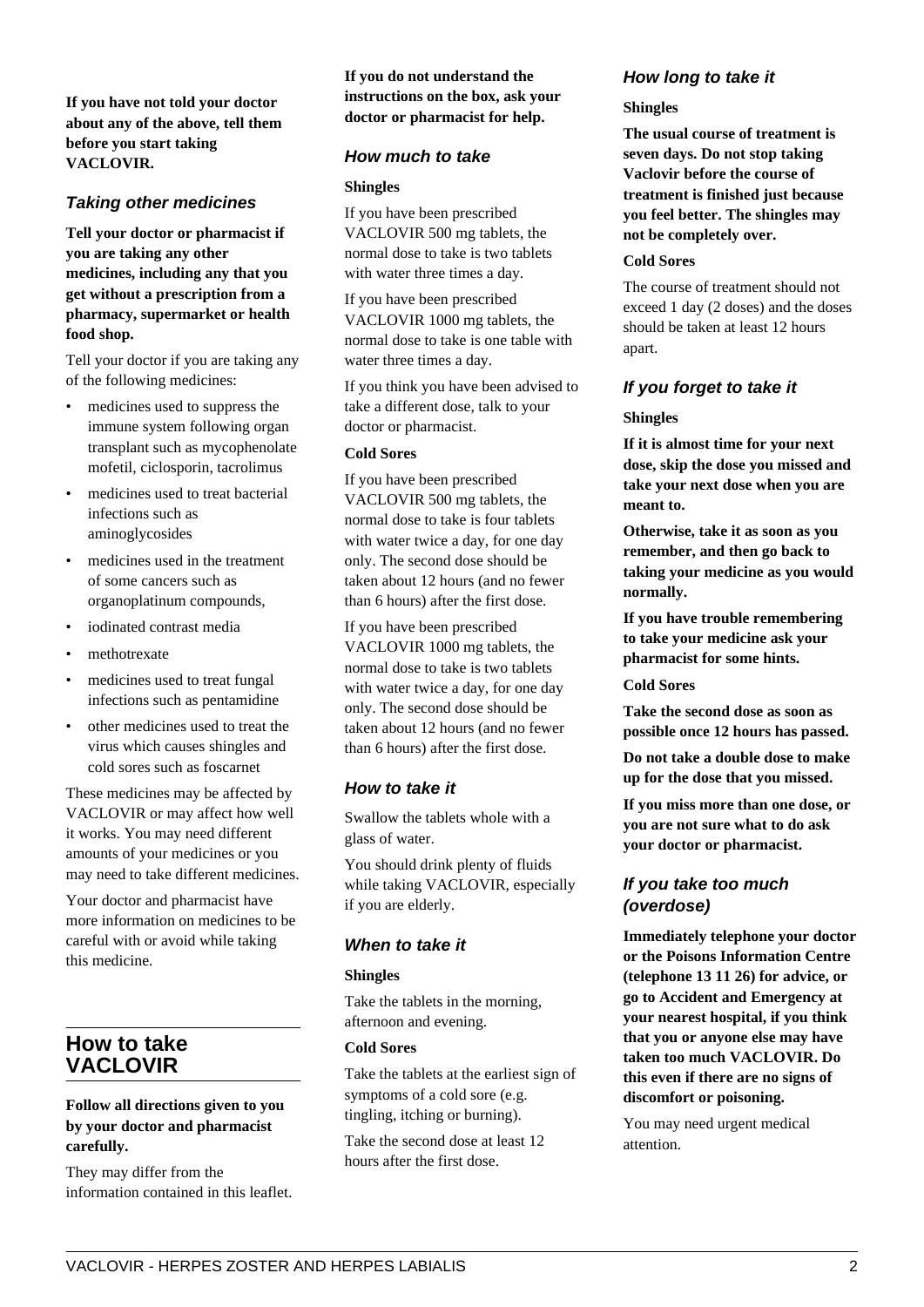# **While you are taking VACLOVIR**

# **Things you must do**

**If you are about to be started on any new medicine, remind your doctor and pharmacist that you are taking VACLOVIR.**

**Tell any other doctors, dentists and pharmacists who treat you that you are taking this medicine.**

**Tell your doctor if you become pregnant or are trying to become pregnant or intend to breastfeed while you are taking VACLOVIR.**

**Tell your doctor if, for any reason, you have not taken your medicine exactly as prescribed.**

Otherwise, your doctor may think that it was not effective and change your treatment unnecessarily.

**Be careful driving or operating machinery until you know how VACLOVIR affects you.**

# **Things you must not do**

**Do not take VACLOVIR to treat any other complaints unless your doctor tells you to.**

**Do not give your medicine to anyone else, even if they have the same condition as you.**

**Do not stop taking your medicine or change the dose without checking with your doctor.**

# **Side effects**

#### **Tell your doctor or pharmacist as soon as possible if you do not feel well while you are taking VACLOVIR.**

This medicine helps most people with herpes zoster or herpes labialis virus but it may have unwanted side effects in a few people. All medicines can have side effects. Sometimes they are serious, most of the time they are not. You may need medical attention if you get some of the side effects.

**Do not be alarmed by the following list of side effects. You may not experience any of them.**

**Ask your doctor or pharmacist to answer any questions you may have.**

#### **The most commonly reported side effects are:**

- headache
- gastrointestinal discomfort (vomiting, nausea, diarrhoea, constipation, abdominal pain, indigestion)

**You should tell your doctor or pharmacist if they become severe or troublesome.**

#### **Tell your doctor or pharmacist if you notice any of the following and they worry you:**

- dry mouth
- fever
- difficulty sleeping
- chills
- back pain
- nervousness
- skin rash which may be itchy
- weakness

## **Some rare side effects of VACLOVIR include:**

- damage to the kidney, which gets better when VACLOVIR treatment is stopped
- unusual bruising or bleeding. Tell your doctor immediately if you notice any bruising or bleeding, as it may indicate that the number of platelets (a type of blood cell responsible for blood clotting) in your blood are reduced
- skin reactions which may include a rash, fever, facial swelling or blistering or peeling skin
- damage to the liver, which gets better when VACLOVIR treatment is stopped
- coma
- agitation
- tremor
- uncoordinated muscle movements and speech
- psychotic episodes
- convulsions
- brain injury
- symptoms of an allergic reaction including cough, shortness of breath, wheezing or difficulty breathing; swelling of the face, lips, tongue, throat or other parts of the body; rash, itching or hives on the skin

**You should contact your doctor if you experience any of the following side effects which are more common in patients with kidney disease or in those taking high doses of VACLOVIR:**

- sensitivity to UV light, such as development of a rash like sunburn even after short exposure to UV or sunlight
- dizziness
- confusion or imagining sights or sounds (hallucinations)
- drowsiness
- decreased consciousness

#### **Tell your doctor if you notice anything else that is making you feel unwell.**

Other side effects not listed above may also occur in some people.

# **After taking VACLOVIR**

# **Storage**

#### **Keep your tablets in the pack or bottle until it is time to take them.**

If you take the tablets out of the pack or bottle they may not keep well.

**Keep your tablets in a cool dry place where the temperature stays below 25°C.**

**Do not store VACLOVIR, or any other medicine, in the bathroom or near a sink. Do not leave it on a window sill or in a car.**

Heat and dampness can destroy some medicines.